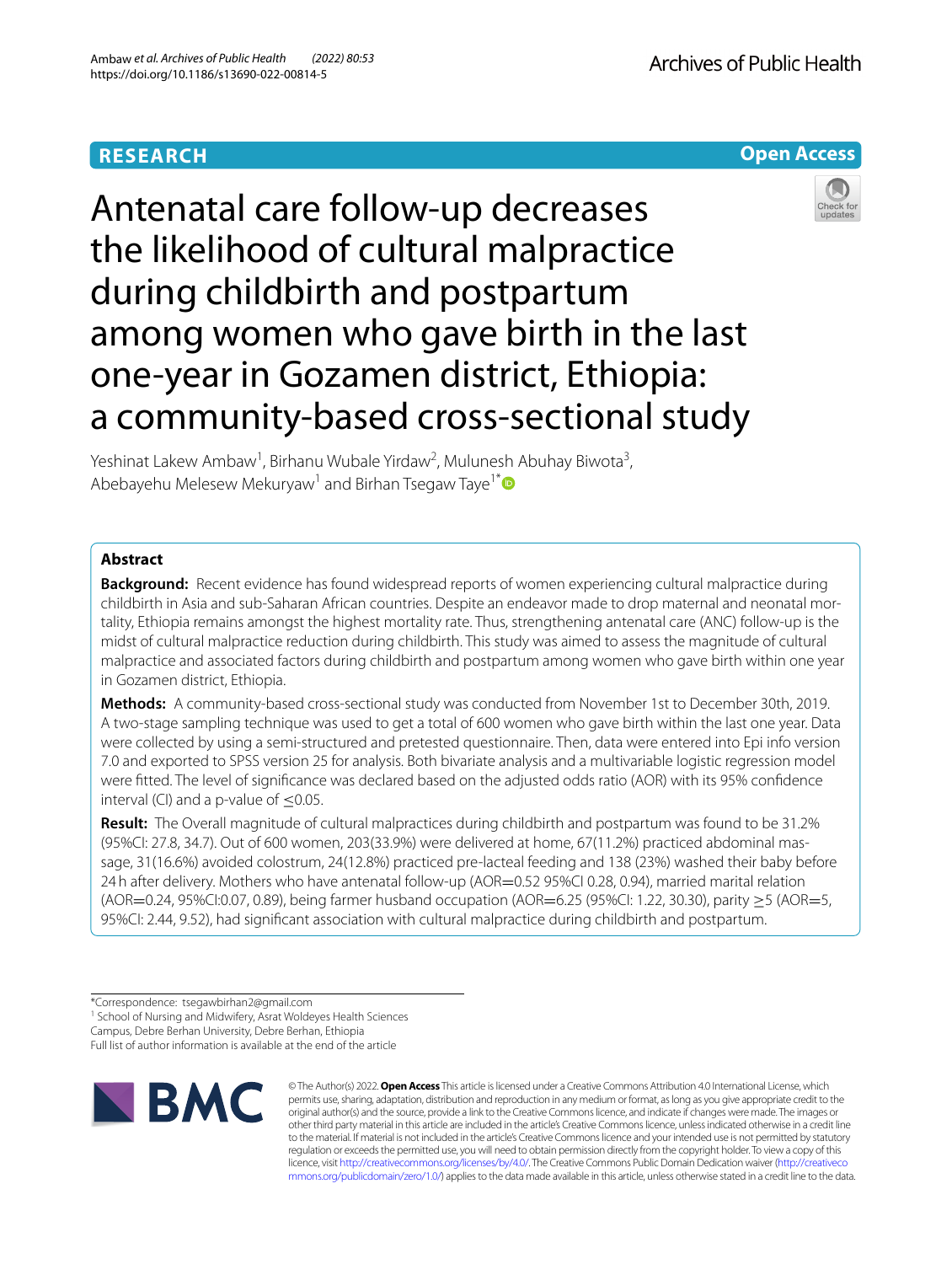**Conclusions:** This study showed there is an improvement in the magnitude of cultural malpractices during childbirth and postpartum, but still it's high as compared to the country's maternal health service utilization aim. A wellenforced health education program by well-trained healthcare personnel besides sufficient number of ANC visits are needed to overcome these cultural practices. Further, intervention modalities health education communication outreach programs would be very important to reduce the prevalence of cultural malpractices in the community.

**Keywords:** Antenatal care, Cultural malpractice, Childbirth and postpartum, Ethiopia

# **Background**

In human history, the general public has had particular perceptions of health and disease rooted in their own culture which have led to a plurality of practices for disease prevention and cure especially during childbirth and postpartum period  $[1, 2]$  $[1, 2]$  $[1, 2]$  $[1, 2]$ . Cultural malpractices refect values and beliefs held by members of a community for periods, often spanning generations that harm all individuals [\[3](#page-8-1), [4](#page-8-2)]. During childbirth, it is still a major health problem worldwide specifcally in developing countries including Ethiopia that contributes 5-15% of maternal deaths [[5\]](#page-8-3). Women all over the world are facing up too many difficult choices during childbirth. Moreover, cultural practices, beliefs, and taboos are often implicated in determining the care received by mothers during childbirth which is an important deter-minant of maternal and child mortality [[6–](#page-8-4)[8\]](#page-8-5).

Investing in ANC is often positioned as a cost-efective intervention for enhancing maternal and child health, improving the health-seeking behavior of women, and contributing to sustainable development globally. Thus, world health organization (WHO) recommends ANC for a positive pregnancy experience and strength of the relationship(s) between ANC use, and pregnancy outcomes, women's socioeconomic status, and sustainable development [\[9\]](#page-8-6). It aids pregnant women and their families to become arranged and prepared for the consequences related to pregnancy like psychological, social, and fnancial problems [[10\]](#page-8-7). So, the primary purpose of ANC is to ascertain pregnant women who are at risk, support them to continue healthy, and prevent disease and harmful cultural practices that improve healthcare access throughout the continuity of care [[11](#page-8-8), [12\]](#page-8-9) Evidence support that ANC enhances women's knowledge on maternal and neonatal danger signs, [\[13](#page-8-10), [14\]](#page-8-11) boost proper health-seeking practice during perinatal periods [[15](#page-8-12)].

Despite global efforts to combat maternal mortality, 99% of the maternal mortality occurs in developing countries, with sub-Saharan African countries bookkeeping for about 66% of the annual global burden  $[16-18]$  $[16-18]$  $[16-18]$ . The large magnitude of maternal death is associated and cultural malpractice as a consequence of low utilization  $[19]$ . This significant maternal mortality and morbidity can be reduced by strengthening ANC follow-up.

Cultural malpractice during childbirth, low social status, gender discrimination, and lack of awareness in ANC follow-up nearby health facilities are direct and indirect causes of maternal mortality [\[20](#page-8-16)]. Harmful cultural practices that afect children and women are female genital mutilation, food taboo, uterine massage (Kneading and squeezing a woman's abdomen to induce labor), keeping babies from exposure to the sun, newborn bath soon after birth, and feeding newborns babies with fresh butter [[6,](#page-8-4) [21](#page-8-17)[–24](#page-8-18)]. Despite their harmful nature and their violation of international human rights and laws, cultural malpractice during childbirth persist because they are not questioned and take on an aura of morality in the eyes of those practicing them. As early as the 1950s, United Nations (UN) specialized agencies and human rights bodies began considering the question of harmful traditional practices afecting the health of women [\[25](#page-8-19)]. But these issues have not received consistent broader consideration, and action to bring about any substantial change has been slow [[25,](#page-8-19) [26\]](#page-8-20). UN agencies and human rights bodies started addressing harmful traditional practices in the early 1990s but there was little progress.

Some studies tried to show the association between cultural malpractices and place of delivery; women who gave birth at home 28.44% washed their babies immediately after birth. Besides, 88% practiced colostrum avoidance at home versus 4.86% health facility deliveries in northwest Ethiopia [\[27\]](#page-8-21). Likewise, 15.9% and 5.9% of women avoided colostrum at home deliveries and institutional deliveries respectively in Kobo district [[28](#page-8-22)].

Nowadays some important international instruments are endorsed by most governments and could serve as a basis for a struggle against cultural malpractices. However, in Ethiopia, there is a signifcant burden of maternal and neonatal death due to low healthcare utilization. Thus, the national prevalence of home delivery in Ethiopia was 73% with signifcant variations across regions ranging from 3% in Addis Ababa to 85% in Afar and follow the cultural way of life during childbirth [[29](#page-8-23)[–31](#page-8-24)]. Low healthcare service utilization and cultural way of life generate problems associated with aspects of traditional believes at each individual, community, and household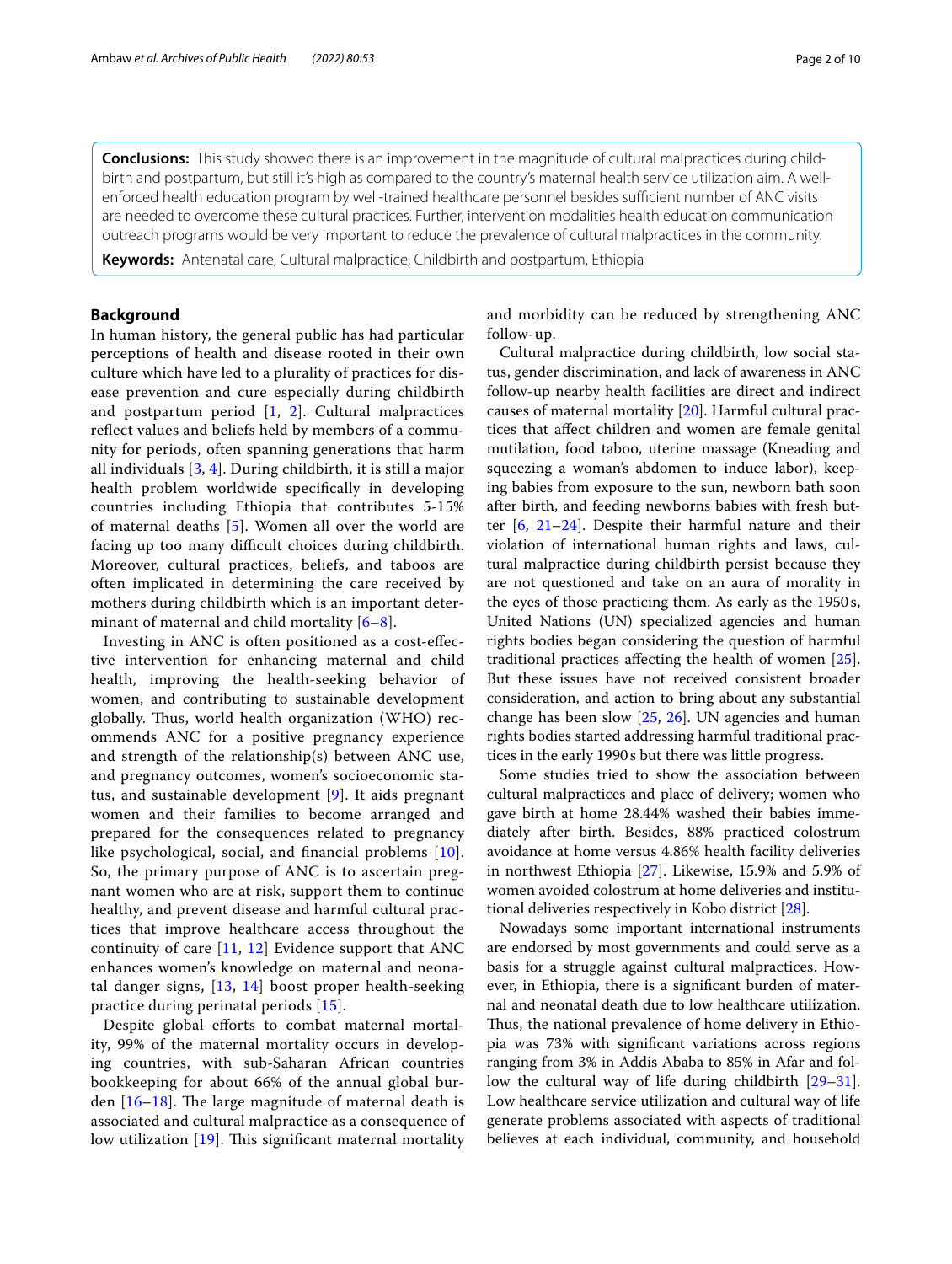level during delivery and postpartum period [[7,](#page-8-25) [32](#page-8-26)]. As a result, diferent cultural practices have been under taken during child birth and postpartum periods in almost all the regions of Ethiopia. There is still a gap which clearly document the types and prevalence of cultural malpractices and infuencing factors and put base line for further research in order to recommend the necessary intervention to concerned bodies. Therefore, the main purpose of this research was to assess the prevalence and factors associated with cultural malpractices during childbirth and postnatal period (i.e. abdominal massage, home delivery, colostrum avoidance, pre-lacteal feeding, and bathing newborn soon after birth) in Gozamen district, Ethiopia.

# **Methods**

.

## **Study design, period, and setting**

A community-based cross-sectional study was conducted among 600 mothers, who gave birth within the last one year from November 1st to December 30th, 2019 in Gozamen district, Ethiopia. Gozamen district is one of the 18 districts in East Gojjam Zone and the relative location is 300km away from the capital city of Ethiopia and 260 km from the Regional capital city, Bahir Dar. The district is divided into 31 Kebeles of which 7 are urban and 24 rural Kebeles. The population size of the Woreda is estimated to be 151,312. Among the total population, about 35,679 are women of the reproductive age group. The district has six health centers and 26 health posts.

#### **Sample size determination**

The sample size was determined by using single population proportions based on the following assumptions. Signifcance level calculated at 95% Confdence level, Margin of error (w) = 5%, Prevalence (P) cultural malpractice during delivery was 37.9% from a previous study.

$$
n = \frac{Z\alpha/2^2 p(q)}{(w)^2} = \frac{(1.96)^{2*} 0.379 (0.621)}{(0.05)2} = 361.66
$$

We added a 10% expected non-response rate which became 398 and a design efect of 1.5, the fnal sample size found to be 597.

#### **Sampling technique and procedures**

A two-stage sampling technique was applied to get study participants. The Kebeles of Gozamen district were 24 which contain 5378 eligible households. In the frst stage, we have used the simple random sampling technique to select fve Kebeles from the site (i.e. Assabo, Leklekita, Yetjan, Woynma, Chertekel). In the second stage, we used a cluster sampling technique to select the study households with women who gave birth in the last twelve months. A house-to-house visit was carried out in the selected clusters to fnd eligible women for the study. All eligible women in the selected clusters were interviewed. If a woman was absent from the household for two consecutive visits considered as a non-response and went the next neighbor household. All the participants who participated were informed verbally about the study and those who gave anonymous written informed consent were enrolled. Finally, due to the cluster effect, the sample size was raised by 20 participants from the predeter-

# **Operational defnition and measurements** *Cultural malpractice*

 Any cultural practice that can lead to an injurious, negligent, or improper practice that is accepted by a certain community [[31\]](#page-8-24). Cultural malpractice was considered as yes if the woman responded "Yes" when asked whether she practiced each malpractice (i.e. home delivery, abdominal massage, newborn bath soon after birth, prelacteal feeding, and colostrum avoidance) during childbirth otherwise considered as no [\[1,](#page-7-0) [21,](#page-8-17) [22](#page-8-27), [24,](#page-8-18) [33,](#page-8-28) [34](#page-8-29)]. The overall magnitude was considered if the woman answered ''Yes'' at least one of the aforementioned cultural malpractices.

mined sample. Of 617 asked participants, 600 complete

# *Antenatal care*

the study.

The care provided to all pregnant women by qualified health professionals during pregnancy regardless of prerequisites [[35](#page-8-30)].

## *Cultural practices*

 Experiences or beliefs that are socially shared views and behaviors practiced in a certain society at a certain time [[24\]](#page-8-18).

Home delivery is defned when women delivered at home or gave birth in a residence rather than a birthing center by unskilled birth attendants with culturally acceptable ceremonies [\[36,](#page-8-31) [37](#page-8-32)].

**Colostrum**; is yellowish and sticky breast milk produced in late pregnancy and the frst few days after delivery and discarding of colostrum during the frst fve days after childbirth is considered as colostrum avoidance [[34](#page-8-29), [38\]](#page-8-33).

**Pre-lacteal feeding**; giving of fuid or semisolid food before breastfeeding to an infant during the frst three days after birth [\[39,](#page-8-34) [40](#page-8-35)].

#### *Abdominal massage*

 Hand-based downward rubbing of the pregnant woman's abdomen to shorten the labor [[21](#page-8-17)].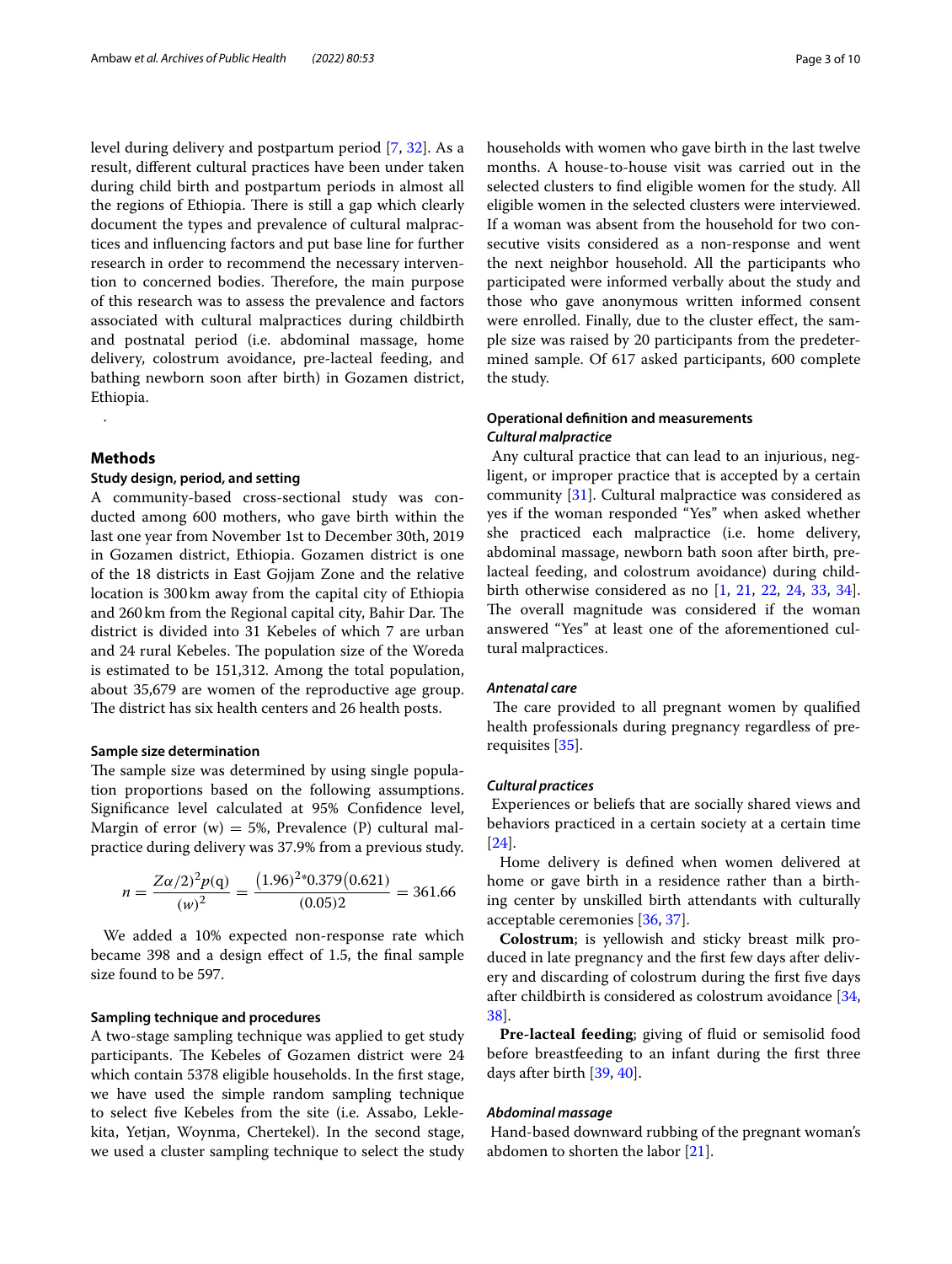## *Newborn bathing*

The immersion of all or part of the body of a newborn in water or some other liquids for cleansing or refreshment before 24h after delivery [[38\]](#page-8-33).

## **Data collection tool, procedures, and quality assurance**

Data were collected using a semi-structured, pre-tested, and interview-based questionnaire. It was prepared in English and translated into the local language (i.e. Amharic) and fnally returned to English. Pretest was done on 5% of the sample size and the necessary revision was then made on the tools after the pretest result for further clarity. Six preparatory and three college students were involved in the data collection process after offering one day of training for data collectors and supervisors. During data collection, each data collector was supervised for any respective feedbacks.

## **Data processing and analysis**

All collected data were rechecked for completeness and coded. Then, data were entered using Epi Info seven software and exported to SPSS version 25 for analysis. For further analysis, descriptive statistics like frequencies and cross-tabulation were performed. Bivariable logistic regression was employed to identify the association, and a multivariable logistic regression model was used to control the efect of confounders. Hosmer-Lemeshow statistic was done for model ftness. Variables having P-value less than 0.2 in the bivariable analysis were ftted into the multivariable logistic regression model. Multicolinearity reduces the power of coefficients and weakens the statistical measure to trust the p-values to identify the independently signifcant variables. Hence, the multicolinearity problem was checked with the help of tolerance and variance infation factor (VIF). Unfortunately, no variable was detected that has collinearity efect or variable which has tolerance test <0.1 and VIF>10. The 95% CI and odds ratio were computed and variables having a p-value less than 0.05 in the multivariable logistic regression analysis were considered to declare statistical signifcance association.

# **Results**

## **Socio‑demographic characteristics**

Of the sampled 617 participants, 600 took part in the study making the response rate 97.25%. The mean age of the study participants was  $30.35$  years (SD $\pm$ 5.08 years) ranging from 18 to 47 years. Most of the participants (95.2%) were Orthodox Christianity followers. Four hundred ninety-six (82.7%) of the study participants belong to the age group between 20 and 35 years. Likewise, regarding the occupation of mothers and marital status, 87.8% and 96.8% were housewives and married respectively. Moreover, regarding educational status, 55.8% of women unable to read and write and only 6.0% of them were accomplished college and above level of education [See Table [1](#page-3-0)].

<span id="page-3-0"></span>**Table 1** Socio-demographic characteristics of respondents among women who give birth within one year in rural Gozamen district, Amhara region, Northwest Ethiopia,2019 (*n*=600)

| <b>Variables</b>                    | Frequency      | Percent |
|-------------------------------------|----------------|---------|
| Maternal age                        |                |         |
| $\leq$ 19 year                      | 4              | 0.7     |
| 20-35 year                          | 496            | 82.7    |
| $\geq$ 36 year                      | 100            | 16.6    |
| Religion                            |                |         |
| Orthodox                            | 571            | 95.1    |
| Muslim                              | 25             | 4.2     |
| Protestant                          | $\overline{4}$ | 0.7     |
| <b>Ethnicity</b>                    |                |         |
| Oromo                               | 6              | 1.0     |
| Amhara                              | 587            | 97.8    |
| Other                               | 7              | 1.2     |
| <b>Mother's occupation</b>          |                |         |
| housewife                           | 527            | 87.8    |
| Gov't employer                      | 28             | 4.7     |
| Merchant                            | 42             | 7.0     |
| Student                             | 3              | 0.5     |
| <b>Marital Status</b>               |                |         |
| Married                             | 581            | 96.8    |
| Single                              | $\overline{4}$ | 0.7     |
| Divorced                            | 15             | 2.5     |
| <b>Mother's educational status</b>  |                |         |
| Unable to read and write            | 335            | 55.8    |
| Primary school                      | 149            | 24.8    |
| Secondary school                    | 80             | 13.4    |
| College and above                   | 36             | 6.0     |
| <b>Husband's occupation</b>         |                |         |
| Farmer                              | 413            | 71.1    |
| Government employer                 | 51             | 8.8     |
| Merchant                            | 83             | 14.3    |
| Student                             | $\mathfrak{D}$ | 0.3     |
| Daily laborer                       | 32             | 5.5     |
| <b>Husband's educational status</b> |                |         |
| Unable to read and write            | 328            | 56.5    |
| Primary school                      | 127            | 21.8    |
| Secondary school                    | 76             | 13.1    |
| College and above                   | 50             | 8.6     |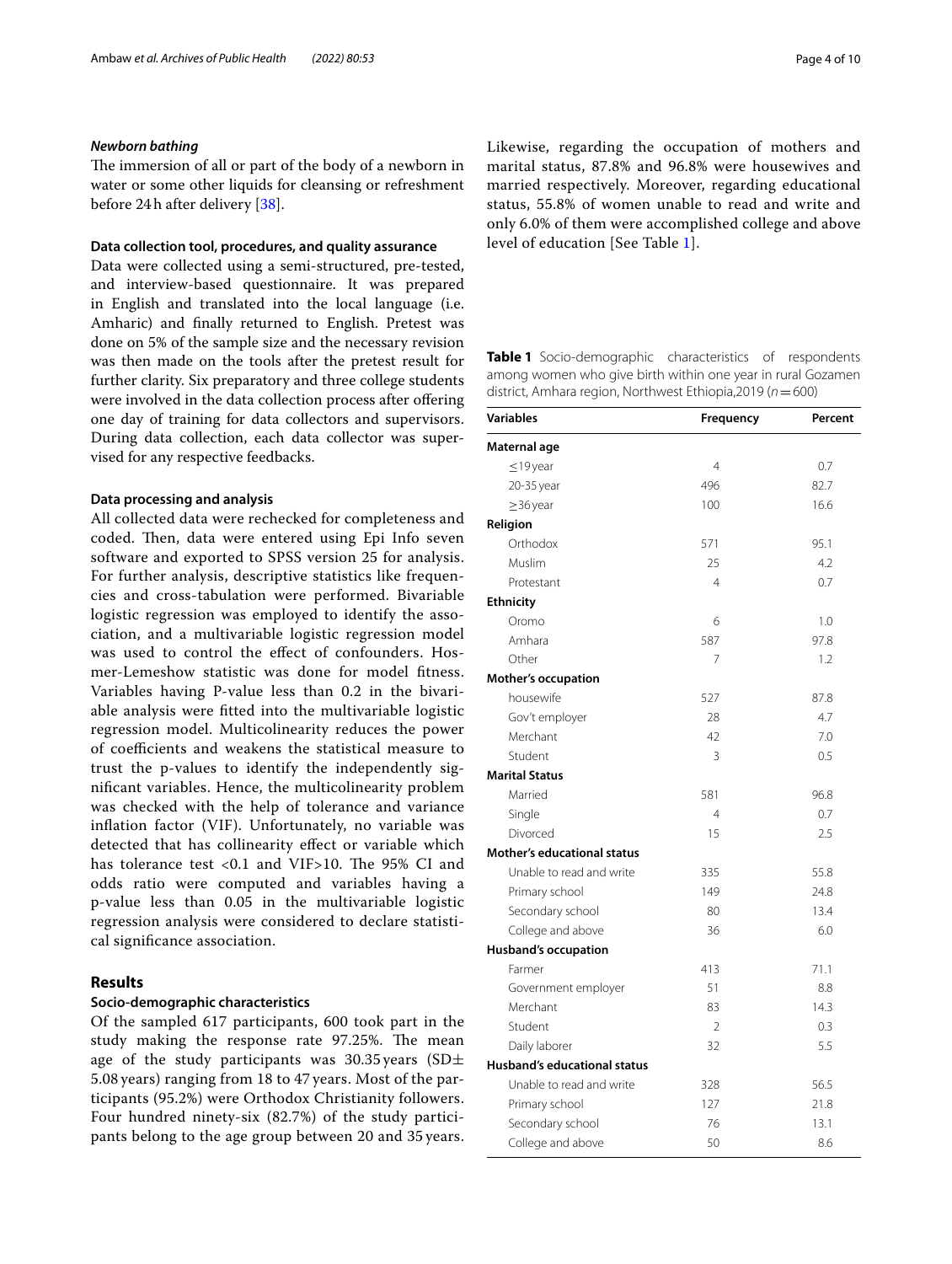## **Obstetrical characteristics of respondents**

In this study, 87.5% of the respondents had ANC followup for their last pregnancy. Regarding party, 77% were multiparous and 49.5% of the respondents were given 2–4 childbirth. Just 67.1% of the participants gave birth at a health facility by a trained health professional during the last childbirth whereas 33.9% of the participants were delivered at home. Out of 33.9% of mothers who delivered their last child at home; 41.38%, 35.96%, and 22.66%, of them were assisted by their family members, traditional birth attendants (TBAs), (and neighbors respectively. Of home deliveries, 88.17% of the participants used a new blade and 6.4% used unclean blade to cut the umbilical cord [See Table [2\]](#page-4-0).

# **Cultural malpractices during childbirth and postpartum period**

Generally, in the Gozamen district, 31.2% of mothers are practiced cultural malpractice during their childbirth. Of these, 33.9% of the participants delivered at

<span id="page-4-0"></span>**Table 2** Obstetric related characteristics of respondents among women who gave birth within the last one year in rural Gozamen district, Northwest Ethiopia, 2019 (*n*=600)

| <b>Obstetrics variables</b>                      | Frequency | Percent |
|--------------------------------------------------|-----------|---------|
| <b>Parity</b>                                    |           |         |
| Parity 1                                         | 138       | 23.0    |
| Parity 2-4                                       | 297       | 49.5    |
| Parity=>5                                        | 165       | 27.5    |
| <b>ANC Visit</b>                                 |           |         |
| Yes                                              | 525       | 87.5    |
| No                                               | 75        | 12.5    |
| Number of ANC follow up ( $n = 525$ )            |           |         |
| One                                              | 98        | 18.67   |
| Two                                              | 136       | 25.9    |
| Three and above                                  | 291       | 55.43   |
| Place of delivery                                |           |         |
| Home                                             | 203       | 33.9    |
| Health facility                                  | 397       | 66.1    |
| If at home, delivery assistance was $(n = 203)$  |           |         |
| Traditional birth attendants                     | 73        | 35.96   |
| Family member                                    | 84        | 41.38   |
| Neighbor                                         | 46        | 22.66   |
| An instrument used to cut the cord ( $n = 203$ ) |           |         |
| New blade                                        | 179       | 88.17   |
| Unclean blade used before                        | 13        | 6.4     |
| Boiled blade used before                         | 11        | 5.43    |
| Umbilical cord tied                              |           |         |
| Yes                                              | 156       | 76.85   |
| No                                               | 47        | 23.15   |

Key: *ANC* Antenatal care

their home, 11.2% applied abdominal massage with butter to facilitate labor. Moreover, cultural malpractices like abdominal massage 11.2%, home delivery 33.9%, Regarding breastfeeding, 12.8% of the participants reported that they were provided pre-lacteal feeding and 16.6% of the participants discarded the colostrum. Likewise, 23.0% of the participants have washed their babies soon after birth and or within 24 h of birth [See Table [3](#page-4-1)].

## **Factors associated with the response variable**

Bivariate analysis showed that: mothers' occupation, married marital status, unable to read and write participant educational status and husband (unable to read and write and primary level of education), farmer husband occupation, parity  $\geq$ 5, and having ANC visit was crudely associated. Independently associated variables in adjusted analysis were: Married marital status, being farmer husband occupation, parity  $\geq$ 5, and having ANC visit.

Accordingly, this study found that those women with married marital relations were 76% less likely to exercise cultural malpractices during childbirth (AOR= 0.24; 95% CI: 0.10, 0.89) and being farmer husband occupation was 5.1 (AOR= 5.1; 95% CI: 1.15, 13.02) times more likely to use cultural malpractices as compared to those divorced and daily laborer respectively. This study also established that the parity of women ≥5 was 4.87 times more likely to use cultural malpractices during their childbirth as compared to primipara women (AOR= 4.87; 95% CI: 2.44, 9.52).

Further, ANC visit is an important restraining significant factor for cultural malpractices. Thus, those women who have ANC follow-up delivery were 48% less likely to use cultural malpractices for their childbirth as compared to their counterparts ( $AOR = 0.52$ ; 95% CI: 0.28, 0.94) (See Table [4\)](#page-5-0).

<span id="page-4-1"></span>**Table 3** Prevalence of cultural malpractices during childbirth and postpartum among women who gave birth within the last one year in rural Gozamen district, Northwest Ethiopia, 2019  $(n=600)$ 

| <b>Cultural malpractice</b>               | Frequency | Percent |  |
|-------------------------------------------|-----------|---------|--|
| Abdominal massage                         | 67        | 11.2    |  |
| Home delivery                             | 203       | 33.9    |  |
| Colostrum avoidance                       | 31        | 16.6    |  |
| Pre-lacteal feeding                       | 24        | 12.8    |  |
| Bath newborn soon after birth             | 138       | 23      |  |
| Overall at least one cultural malpractice | 187       | 31.2    |  |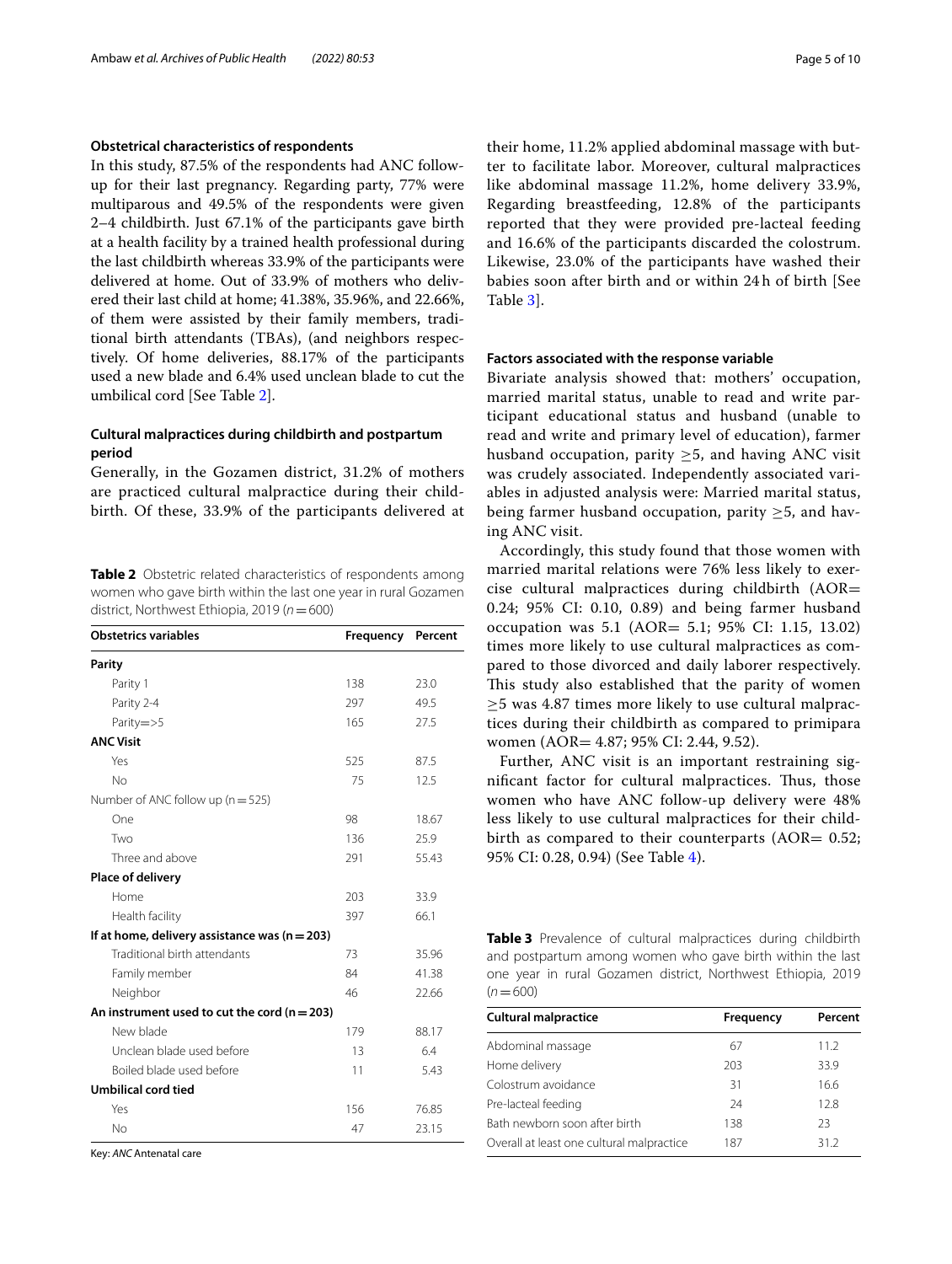| <b>Variables</b>          | <b>Cultural malpractice</b><br>Yes No |                | <b>COR (95% CI)</b>   | <b>AOR(95% CI)</b>   |  |  |  |
|---------------------------|---------------------------------------|----------------|-----------------------|----------------------|--|--|--|
| Mothers occupation        |                                       |                |                       |                      |  |  |  |
| House wife                | 180                                   | 347            | 0.25(0.06, 27.51)     | 0.06(0.05, 22.54)    |  |  |  |
| Government employer       | $\overline{2}$                        | 26             | 0.03(0.02, 0.63)      | 0.08(0.06, 17.75)    |  |  |  |
| Merchant                  | 3                                     | 39             | 0.03(0.02, 0.57)      | 0.10(0.08, 15.98)    |  |  |  |
| Student                   | $\overline{2}$                        | $\mathbf{1}$   | 1                     | 1                    |  |  |  |
| <b>Marital status</b>     |                                       |                |                       |                      |  |  |  |
| Married                   | 174                                   | 407            | $0.21 (0.07, 0.63)^*$ | $0.24(0.10, 0.89)$ * |  |  |  |
| Single                    | 3                                     | 1              | 1.50 (0.36,54.86)     | 9.09 (0.11,50)       |  |  |  |
| Divorced                  | 10                                    | 5              | $\mathbf{1}$          | 1                    |  |  |  |
| <b>Mothers education</b>  |                                       |                |                       |                      |  |  |  |
| Unable to read and write  | 152                                   | 183            | 9.13 (2.77, 33.33)    | $0.76$ (0.10, 5.88)  |  |  |  |
| Primary school            | 25                                    | 124            | 2.21 (0.63, 8.33)     | 0.33(0.04, 2.63)     |  |  |  |
| Secondary                 | $\overline{7}$                        | 73             | 1.05 (0.69, 11.74)    | 0.40(0.05, 3.57)     |  |  |  |
| College and above         | 3                                     | 33             | $\mathbf{1}$          | 1                    |  |  |  |
| <b>Husband occupation</b> |                                       |                |                       |                      |  |  |  |
| Farmer                    | 167                                   | 246            | 10.18 (2.4, 43.18)*   | 5.1 (1.15, 13.02)*   |  |  |  |
| Government employer       | $\overline{1}$                        | 51             | 0.30(0.03, 3.57)      | 1.25 (0.02, 16.67)   |  |  |  |
| Merchant                  | 5                                     | 78             | 0.96 (0.48, 14.31)    | 0.56(0.08, 4.0)      |  |  |  |
| Student                   | $\mathbf{1}$                          | $\overline{1}$ | 15 (0.71, 23.33)      | 14.28 (0.33, 25)     |  |  |  |
| Daily laborer             | $\overline{2}$                        | 30             | $\mathbf{1}$          | 1                    |  |  |  |
| <b>Husband education</b>  |                                       |                |                       |                      |  |  |  |
| Unable to read and write  | 140                                   | 188            | 18.87 (5.26, 36)      | 11.11(0.24, 29)      |  |  |  |
| Primary school            | 43                                    | 76             | 13.59 (2.22, 28)      | 12.5 (0.27, 34)      |  |  |  |
| Secondary                 | 17                                    | 59             | 6.92 (0.69,50)        | 9.11(0.24, 47)       |  |  |  |
| College and above         | $\overline{2}$                        | 48             | $\mathbf{1}$          | 1                    |  |  |  |
| Parity                    |                                       |                |                       |                      |  |  |  |
| Para 1                    | 18                                    | 120            | $\mathbf{1}$          | 1                    |  |  |  |
| Para 2-4                  | 65                                    | 232            | 1.86(1.06,3.33)       | 1.31(0.69, 2.48)     |  |  |  |
| Para $\geq$ 5             | 104                                   | 61             | 11.36 (6.67,25)**     | 4.87 (2.44, 9.52)**  |  |  |  |
| <b>ANC Visit</b>          |                                       |                |                       |                      |  |  |  |
| Yes                       | 155                                   | 369            | $0.58$ (0.35, 0.95)*  | $0.52(0.28, 0.94)$ * |  |  |  |
| No                        | 32                                    | 44             | $\mathbf{1}$          |                      |  |  |  |

<span id="page-5-0"></span>**Table 4** Bivariable and multivariable logistic regression analysis of factors associated with cultural malpractice during childbirth and postpartum period among women who give birth within the last one year in rural Gozamen district, Northwest Ethiopia 2019 (*n*=600)

Key: \*\*=*p*-value<0.001, \*=*p*-value<0.05, *COR* Crude odds ratio; *AOR* Adjusted odds ratio; 1=Reference category

## **Discussion**

This community-based study has attempted to assess the prevalence of cultural malpractice and associated factors during childbirth and postpartum among women who gave birth within one year, in Gozamen district, Ethiopia. The overall magnitude of cultural malpractices was found to be 31.2%. Of participants, 33.9% delivered at home, 11.2% experienced abdominal massage, 16.6% avoided colostrum, 12.8% practiced pre-lacteal feeding and 23.0% washed their baby before 24 h after delivery. Moreover, signifcant factors associated with cultural malpractice during childbirth and postnatal period were; mothers who have antenatal follow-up, married marital relation, being farmer husband occupation, and parity  $\geq 5$ .

The overall finding of this study (31.2%; 95% CI: 27.8, 34.7) was lower than the studies done at Meshenti town  $(37.9%)$  [[1\]](#page-7-0), Axum  $(87.8%)$  [\[40](#page-8-35)]. The difference can be explained by the discrepancy in the background of the study participants, study settings, time gap, and the availability and accessibility of the infrastructures. In addition to this, the health system-related factors might be contributing to this variation due to the extensive work of health extension workers and various health care institutions in awareness creation about the drawback of harmful cultural practices in the study area.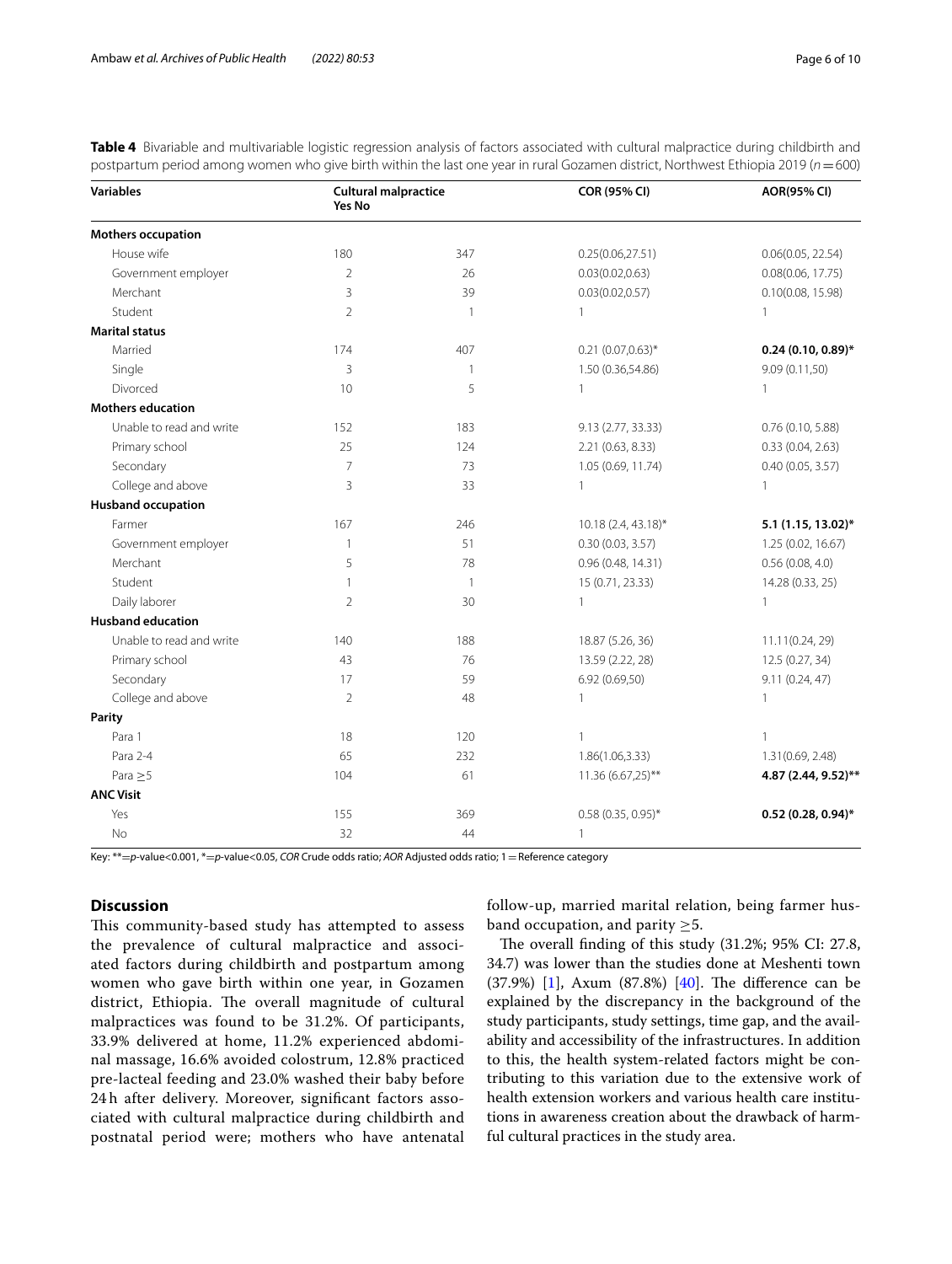The result of this study revealed that the prevalence of home delivery was 33.9%. The finding is in line with a study conducted in Northwest Ethiopia (32.3%) [[5\]](#page-8-3). This islower than the study conducted in Arba Minch (79.4%) [[29\]](#page-8-23), Zala woreda (67.6%) [\[41](#page-9-0)], 2019 Mini-EDHS report which is 52% [\[42](#page-9-1)], and Limmu Genet Town (38.3%) [\[22](#page-8-27)]. The probable reason for the difference may be socioeconomic and cultural factors that may vary among the studies. Cultural and traditional factors play a major role that enhances giving birth at home and TBAs are preferred by women for their birth assistance at home [[30,](#page-8-36) [43\]](#page-9-2). However, this fnding is higher as studies conducted from Meshenti Town (29.7%) [\[1\]](#page-7-0), Serra Leon (31.1%) [\[42](#page-9-1)], and Kenya (26%) [\[44\]](#page-9-3). Out of 33.9% of mothers who delivered their last child at home, most of them were assisted by their family members at 41.38%, TBAs at 35.96%, and neighbors at 22.66%. Of home delivered participants, 88.17% was used new blade and 6.4% used unclean blade to cut the umbilical cord and also about 23.15% of the mother who delivered at home umbilical cord was not tied.

Our study revealed that the prevalence of abdominal massage was 11.2% which was lower than that of the study conducted in Lemmu Genet Town at 22% [[22](#page-8-27)] and Niger at 70.5% [\[21](#page-8-17)]. However, this fnding is higher than the studies conducted in Meshenti Town and Northwest Ethiopia, where the prevalence was (2.73%) [\[1](#page-7-0)] and 9.1%  $[5]$  $[5]$  respectively. The possible reason for this difference could be the source of the sampled population and cultural diversity throughout the country.

Colostrum is still discarded in diferent parts of the globe, particularly in Ethiopia. This investigation revealed that the prevalence of avoiding colostrum was 16.6% which was higher than the study conducted in Raya Kobo district at 13.5% [[28\]](#page-8-22), Southern Ethiopia at 8.5% [\[45](#page-9-4)], and Axum Town at 6.3% [\[43](#page-9-2)]. But the current fnding was lower than the study conducted in Limmu Genet at 22.41%  $[22]$  $[22]$ , in rural Northern Ethiopia at 79%  $[46]$  $[46]$ , and 22.1% in Northwest Ethiopia  $[43]$ . This difference might be due to socio-cultural and infant feeding styles that afect colostrum feeding since colostrum avoidance is traditional malpractice afected by the attitude and cultural beliefs of the community. Similarly, the prevalence of pre-lacteal feeding practice was 12.8%. This might be due to misperception of the mothers and sociocultural malpractices of early breastfeeding. Higher fndings reported from Ethiopia (20.6-63%) [[34](#page-8-29), [38,](#page-8-33) [47](#page-9-6)], India (88%) [[36\]](#page-8-31) and Nigeria (26.3%) [[37\]](#page-8-32); however, slightly similar with a study conducted Burie district  $11.6\%$  [\[48](#page-9-7)]. Thus, the practice of giving pre-lacteal feed to babies is greatly affected by a traditional culture [[36](#page-8-31)]. The possible explanation for the observed discrepancy could be due to diferences among study settings.

The leading thermal practice by women of developing countries is early bathing which predisposes newborns for life-threatening situations like hypothermia, low blood sugar levels, respiratory distress, abnormal clotting, jaundice, pulmonary hemorrhage) and increased risk of developing infections. This finding also provided evidence regarding newborns were given a bath soon after birth before 24h after delivery (23%) that is lower than the research done at Lemmu Genet Town (28.4%) [[22\]](#page-8-27), Meshenti Town (45.2%) [\[1](#page-7-0)], Harari Region 35% [[38](#page-8-33)] and Nepal  $(31%)$   $[24]$  $[24]$ . This may have been explained as the socio-cultural diference among study participants and time gap as eforts by the Ethiopian government of increasing health education and communication outreach programs access to mothers especially in rural areas.

Literature from various sources has enunciated on the importance of maternal health care services like ANC; importantly this study highlights on the importance of ANC follow-up visits. Participants who had ANC follow-up were 48% less likely to use cultural malpractice than those who had no ANC follow-up. This could be explained by medical examination during pregnancy can help women with information about the merits of delivery in the presence of a skilled birth attendant, to be guided recognizing symptoms of complications early enough and act accordingly to ward off any potential danger promptly  $[49]$  $[49]$  $[49]$ . This finding is in agreement with the study done in other parts of Ethiopia [[5](#page-8-3), [45\]](#page-9-4), Tanzania  $[50]$  $[50]$ , and Zambia  $[51]$  $[51]$ . Thus, care before birth is a necessary intervention for achieving healthy outcomes for pregnancy by providing counseling and health information about the complication of cultural malpractice [\[52\]](#page-9-11).

The odds of having cultural malpractice in mothers who were married were 76% times less likely to use cultural malpractice during childbirth and postnatal period than those who were divorced which is highly consistent with existing literature  $[53-57]$  $[53-57]$ . This could be explained by in divorced women, obtaining necessities such as food and shelter, and relationships and social, emotional support might be compromised. Hence, mothers who were married were supported by their husbands to made decisions and went to health facilities which tend to discourage cultural malpractice [\[57](#page-9-13)]. Moreover, many pregnancies among single women being unplanned, and for unplanned/unintended pregnancies, ANC follow-up is improbable and family pressures may keep them at home because pregnancy before marriage is shameful for the family. On the other hand, this fnding is inconsistent with a study in Tigray regional state [[58\]](#page-9-14) which showed unmarried women who were likely to deliver in a facility tended to have seldom cultural malpractice during perinatal period as compared with married ones.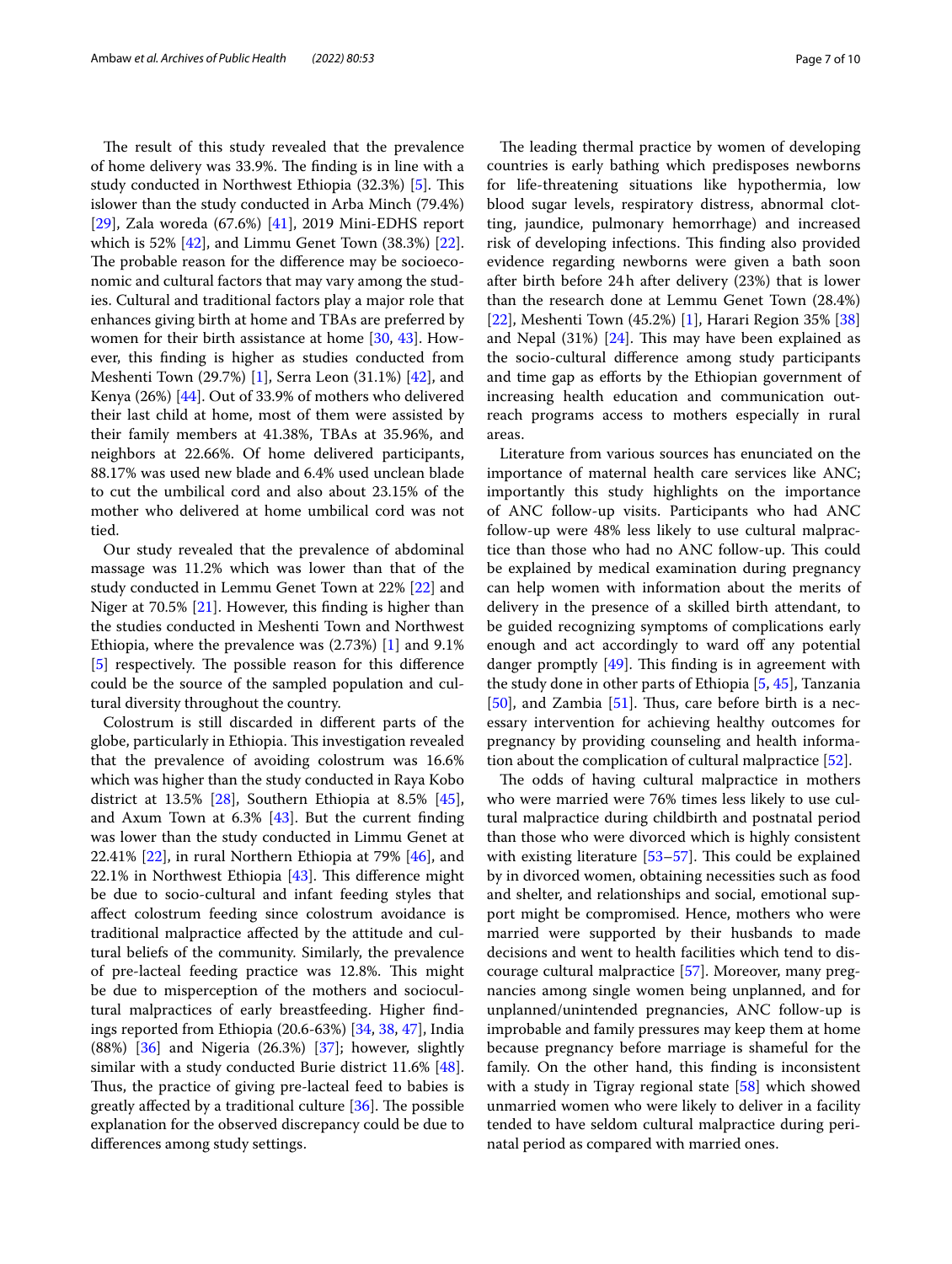Importantly, husbands´ occupation was associated with cultural malpractice during childbirth and postpartum. Women who classifed their husbands´ occupation as "farmer'' were more likely to use cultural malpractices than daily laborer' wives. We could not fnd any previous studies comparing factors associated with cultural malpractice disaggregated by farmer husband occupation in Ethiopia. However, studies demonstrated signifcant associations of cultural malpractice during childbirth and postpartum with the husband's educational status [[5,](#page-8-3) [59](#page-9-15)]. This could be justified as farmers often might have no awareness about the disadvantage of harmful malpractice during perinatal period and they might spend their time far from the healthcare facility in farming areas, may face more difficulty of transportation. This finding was comparable to the results of another study where women with husbands in non-farming occupations were more likely to use maternal healthcare services [[60\]](#page-9-16).

In the present study, grand multiparity appears as factor responsible for the utilization of cultural malpractice than primipara. This result was consistent with other national and elsewhere studies  $[5, 59-61, 62]$  $[5, 59-61, 62]$  $[5, 59-61, 62]$  $[5, 59-61, 62]$  $[5, 59-61, 62]$ . The reason could be a better understanding of the advantages of maternal healthcare in young mothers. In addition, the lower parity mothers might have less experience may develop fear about the difficulties during labor whereas multiparous women who had done their previous deliveries at home assisted by TBAs and/or unskilled providers were more likely to admit cultural malpractice [\[60,](#page-9-16) [61](#page-9-17), [63\]](#page-9-19). Aspects of traditional beliefs, personal experiences of mothers, and the perspectives of community members were among possible reasons cited for this outcome [\[24](#page-8-18), [30\]](#page-8-36).

However, this study addressed several cultural malpractices during childbirth and postpartum with enough sample size to generalize the fndings, the authors acknowledged the following limitations; frst, the crosssectional nature does not allow establishing causality of associations and the results should be interpreted cautiously. Second, recall bias cannot be ruled out about events that took place for the last 12months' exposure. Third, however, socially desirable responses were minimized with separate and private interview areas it may also be a problem. Lastly, the fnal fate of cultural malpractice during childbirth on the mother as well as on the child was not assessed.

# **Conclusions**

Cultural malpractices are common in rural population in Ethiopia. Further qualitative studies are needed to explore the behavioral reasons for traditional malpractices during childbirth and postpartum. Communitybased interventions are required to improve the number

of families engaging ANC and a skilled birth attendant during pregnancy and delivery respectively. The highrisk traditional childbirth and newborn care practices like home delivery, abdominal massage, discarding colostrum, pre-lacteal feeding and washing baby soon after birth before 24h need to be addressed by culturally acceptable community-based health education programs.

#### **Abbreviations**

ANC: Antenatal care; EDHS: Ethiopian Demographic Health Survey; HTPs: Harmful Traditional Practices; TBA: Traditional Birth Attendants.

#### **Acknowledgements**

We would like to thank the University of Gondar, College of health science, school of Midwifery for their clearance approval. We would extend our heartfelt thanks to data collectors, supervisors, and study participants.

#### **Authors' contributions**

YLA brought the idea. Then, YLA, BWY, MAB, AMM, and BTT equally contributed to proposal development, data collection process, data management, analysis, and a write-up. All authors have read and approved the manuscript.

#### **Funding**

The article was not funded.

#### **Availability of data and materials**

The datasets used and/or analyzed during the current study are available from the corresponding author on reasonable request.

#### **Declarations**

#### **Ethics approval and consent to participate**

Ethical approval for the study was obtained from the institutional review board of the University of Gondar. A formal letter of administrative support was gained from the Gozamen Woreda health office. Then, participants were briefy informed about the purpose of the study, the importance of their participation, and their right to withdraw at any time. A voluntary written informed consent was obtained from all participants and also kept anonymized to maintain their confdentiality. The study adhered to relevant guidelines and regulations.

#### **Consent for publication**

Not applicable because there are no individually detailed data, videos, or images.

#### **Competing interests**

We author declare that we have no competing interests.

#### **Author details**

<sup>1</sup> School of Nursing and Midwifery, Asrat Woldeyes Health Sciences Campus, Debre Berhan University, Debre Berhan, Ethiopia. <sup>2</sup> Department of Clinical Midwifery, School of Midwifery, College of Medicine and Health Sciences, University of Gondar, Gondar, Ethiopia. <sup>3</sup> Department of Women's and Family Health, School of Midwifery, College of Medicine and Health Sciences, University of Gondar, Gondar, Ethiopia.

#### Received: 1 October 2021 Accepted: 3 February 2022 Published online: 15 February 2022

#### **References**

<span id="page-7-0"></span>1. Tsegaw A, Debebe E, "The Prevalence of Traditional Malpractice during Pregnancy, Child Birth, and Postnatal Period among Women of Childbearing Age in Meshenti Town, 2016," Int. J. Reprod. Med., vol. 2018:7, 2018, [Online]. Available:<https://doi.org/10.1155/2018/5945060>.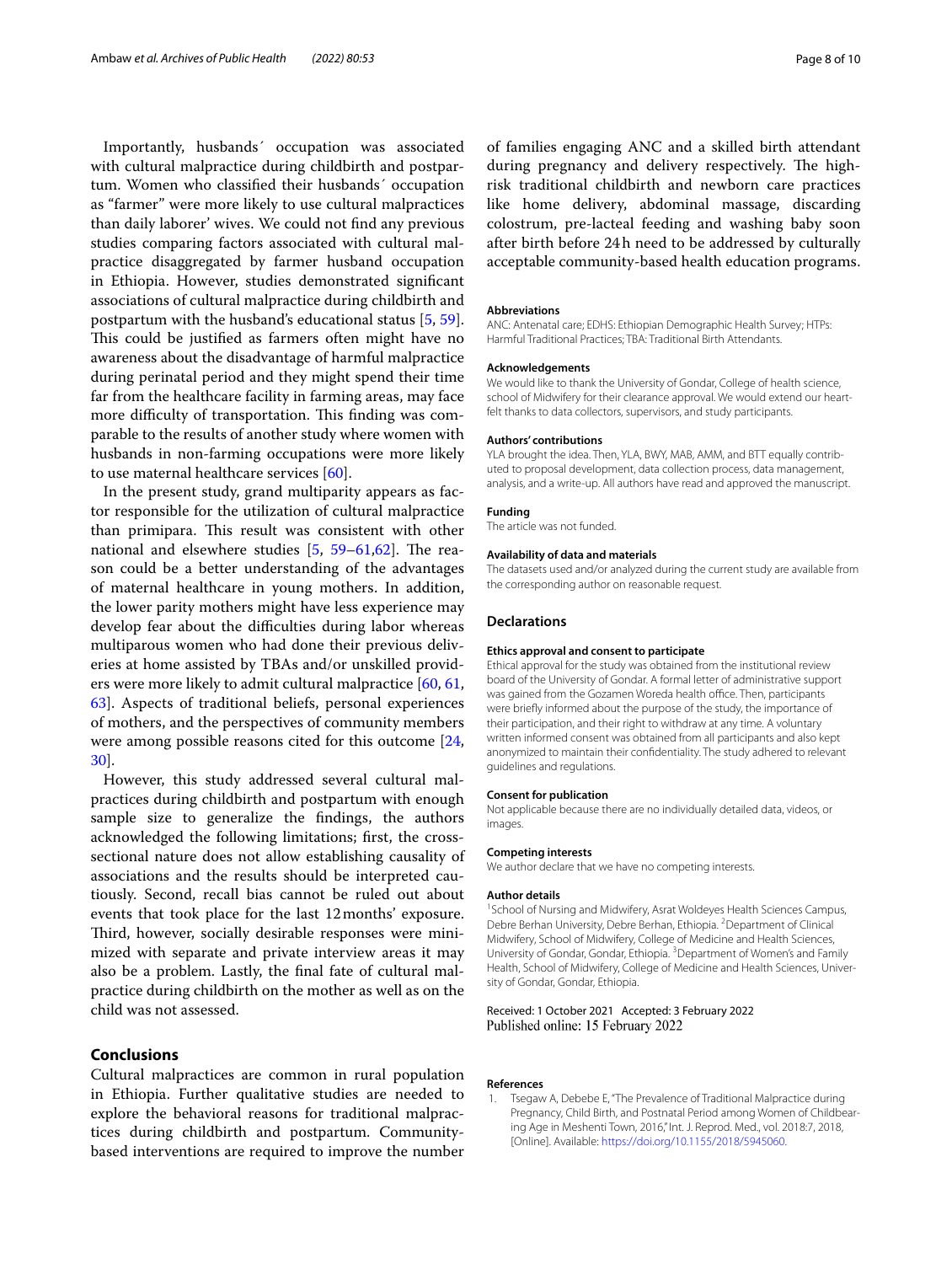- <span id="page-8-1"></span><span id="page-8-0"></span>3. Behruzi R, Hatem M, Fraser W, Goulet L, Ii M, Misago C. "Facilitators and barriers in the humanization of childbirth practice in Japan," BMC Pregnancy Childbirth. 2010;10;25:18, [Online]. Available: [http://www.biome](http://www.biomedcentral.com/) [dcentral.com/1](http://www.biomedcentral.com/)471-2393/10/25.
- <span id="page-8-2"></span>4. Morris JL, Short S, Robson L, Andriatsihosena MS. Maternal Health Practices, Beliefs and Traditions in Southeast Madagascar. Afr J Reprod Health. 2014;18(3):101–17.
- <span id="page-8-3"></span>5. Melesse MF, Bitewa YB, Dessie KN, Wondim DB, Bereka TM. Cultural malpractices during labor/delivery and associated factors among women who had at least one history of delivery in selected Zones of Amhara region, North West Ethiopia: community based cross-sectional study. BMC Pregnancy Childbirth. 2021;21(1):1–12. doi[:https://doi.org/10.1186/](https://doi.org/10.1186/s12884-021-03971-7) [s12884-021-03971-7](https://doi.org/10.1186/s12884-021-03971-7).
- <span id="page-8-4"></span>6. Gebrekirstos K, Fantahun A, Buruh G, "Magnitude and Reasons for Harmful Traditional Practices among Children Less Than 5 Years of Age in Axum Town, North Ethiopia, 2013," Int. J. Pediatr*.* 2014;2014:1–5, 2014, doi: [https://doi.org/10.1155/2014/169795.](https://doi.org/10.1155/2014/169795)
- <span id="page-8-25"></span>7. Abubakar S, Adamu D, Hamza R, Galadima JB. Review of Quality of Care Determinants of Home Delivery among Women attending Antenatal Care in Bagwai Town, Kano Nigeria. Afr J Reprod Health. 2017;21(4):73–9. doi:[https://doi.org/10.29063/ajrh2017/v21i4.8.](https://doi.org/10.29063/ajrh2017/v21i4.8)
- <span id="page-8-5"></span>8. Ajiboye OE, Abimbola AK. Socio-cultural factors affecting pregnancy outcome among the Ogu speaking people of Badagry area of Lagos State, Nigeria. Int J Humanit Soc Sci. 2012;2(4):133–44.
- <span id="page-8-6"></span>9. World Health Organization (WHO). WHO reccommendations on antenatal care for a positive pregnancy experience. 2016.
- <span id="page-8-7"></span>10. Tekelab T, Chojenta C, Smith R, Loxton D. "Factors afecting utilization of antenatal care in Ethiopia: A systematic review and meta- analysis," PLoS One, pp. 1–24, 2019.
- <span id="page-8-8"></span>11. Henok A. "Knowledge, Attitude and Practice of Antenatal Care Service among Married Women of Reproductive Age Group in Mizan Health Center, South West Knowledge. J Med Physiol Biophys. 2015;16:12.
- <span id="page-8-9"></span>12. Afaya A, et al. Women 's knowledge and its associated factors regarding optimum utilisation of antenatal care in rural Ghana: A cross- sectional study. PLoS ONE. 2020;36:1–19.
- <span id="page-8-10"></span>13. Abdulrida H, Hassan R, Sabri M. Knowledge and health-seeking practices of mothers attending primary health-care centers in baghdad al-karkh sector about danger signs in newborns. Mustansiriya Med J. 2018;17(1):29. doi[:https://doi.org/10.4103/MJ.MJ\\_7\\_18](https://doi.org/10.4103/MJ.MJ_7_18).
- <span id="page-8-11"></span>14. Tilahun T, Sinaga M, "Knowledge of obstetric danger signs and birth preparedness practices among pregnant women in rural communities of Eastern Ethiopia," Int. J. Nurs. Midwifery. 2016;8:1–11. doi: [https://doi.org/](https://doi.org/10.5897/IJNM2015.0199) [10.5897/IJNM2015.0199.](https://doi.org/10.5897/IJNM2015.0199)
- <span id="page-8-12"></span>15. Ó¦zge Tunçalp and A. P. and AMG Juan Pablo Pena-Rosas, T Lawrie, Bucagu M, Olufemi T.Oladapo, "WHO recommendations on antenatal care for a positive pregnancy experience - going beyond survival," Int. J. Obstet. Gynecol. 2017: doi:<https://doi.org/10.1111/1471-0528.14599>.
- <span id="page-8-13"></span>16. WHO U. UNICEF, Trends in maternal mortality 2000 to 2017: estimates by WHO, UNICEF, UNFPA, World Bank Group and the United Nations Population Division. Geneva: World Health Organization; 2019: Licence: CC BY-NC-SA 3.0 IGO., 2017.
- 17. World Health Organization (WHO). World Health Statitics, vol. 13, no. 3. 2015.
- <span id="page-8-14"></span>18. UNICEF. UNICEF annual report 2018. 2018.
- <span id="page-8-15"></span>19. Zhao Q, Kulane A, Gao Y, Xu B. Knowledge and attitude on maternal health care among rural-to-urban migrant women in Shanghai, China. BMC Women ' s Heal. 2010;8:1–8. doi[:https://doi.org/10.1186/](https://doi.org/10.1186/1472-6874-9-5) [1472-6874-9-5.](https://doi.org/10.1186/1472-6874-9-5)
- <span id="page-8-16"></span>20. Id HA, Beyene GA, Mulat BS. Harmful cultural practices during perinatal period and associated factors among women of childbearing age in Southern Ethiopia: Community based cross-sectional study. PLoS ONE. 2021;6:1–14. doi[:https://doi.org/10.1371/journal.pone.0254095.](https://doi.org/10.1371/journal.pone.0254095)
- <span id="page-8-17"></span>21. Addah IE, Ibrahim AO. The prevalence and predictors of abdominal massage among pregnant women attending antenatal care at the Niger Delta university teaching hospital, Okolobiri, Nigeria. Niger Heal J. 2021;21(1):9.
- <span id="page-8-27"></span>22. Tadesse NT, Tadesse AH. Cultural Malpractices During Pregnancy, Child Birth and Postnatal Period Among Women of Child Bearing Age in

Limmu Genet Town, Southwest Ethiopia. Sci J Public Heal. 2015;3(5):752. doi:[https://doi.org/10.11648/j.sjph.20150305.32.](https://doi.org/10.11648/j.sjph.20150305.32)

- 23. Liamputtong P, Yimyam S, "Traditional beliefs about pregnancy and child birth among women from Chiang Mai, Northern Thailand," *Midwifery*, vol. 21, no. June 2014, pp. 139–153, 2009, doi: [https://doi.org/10.1007/](https://doi.org/10.1007/978-90-481-2599-9) [978-90-481-2599-9](https://doi.org/10.1007/978-90-481-2599-9).
- <span id="page-8-18"></span>24. Chand SB. Cultural beliefs and traditional rituals about child birth practice in rural, Nepal. MOJ Public Heal. 2016;4(7):196–9. doi:[https://doi.org/10.](https://doi.org/10.15406/mojph.2016.04.00106) [15406/mojph.2016.04.00106.](https://doi.org/10.15406/mojph.2016.04.00106)
- <span id="page-8-19"></span>25. UNAM OHCHRE. Harmful Traditional Practices and Implementation of the Law on Elimination of Violence against Women in Afghanistan, no. December. 2010.
- <span id="page-8-20"></span>26. Kuruvilla S, et al., "(2016 – 2030): a roadmap based on evidence and country experience," World Heal. Organ., vol. 34, no. March, pp. 398–400, 2016, [Online]. Available: doi: http://dx.doi.org/10.2471.
- <span id="page-8-21"></span>27. Maezu G, Azene ZN, Mulunesh A, Alamneh TS. Delayed breast feeding initiation increases the odds of colostrum avoidance among mothers in Northwest Ethiopia: a community-based cross-sectional study. Arch public Heal. 2021;79:1–11.
- <span id="page-8-22"></span>28. Legesse M, Demena M, Mesfn F, Haile D, "Factors Associated with Colostrum Avoidance Among Mothers of Children Aged less than 24 Months in Raya Kobo district, North-eastern Ethiopia : Community-based Crosssectional Study," no. July, pp. 357–363, 2015, doi: [https://doi.org/10.1093/](https://doi.org/10.1093/tropej/fmv039) [tropej/fmv039.](https://doi.org/10.1093/tropej/fmv039)
- <span id="page-8-23"></span>29. Ayele G, Tilahune M, Merdikyos B, Animaw W, Taye W. Prevalence and associated factors of home delivery in Arbaminch Zuria district, southern Ethiopia : Community based cross sectional study. Sci J Public Heal. 2015;3(1):6–9. doi[:https://doi.org/10.11648/j.sjph.20150301.12](https://doi.org/10.11648/j.sjph.20150301.12).
- <span id="page-8-36"></span>30. Mwewa CMD. Factors associated with home deliveries in a low income rural setting-observations from Nchelenge district, Zambia. Med J Zambia. 2010;37(4):234–9.
- <span id="page-8-24"></span>31. Sharma S, Van Teijlingen E, Hundley V, Angell C, Simkhada P. Dirty and 40days in the wilderness: Eliciting childbirth and postnatal cultural practices and beliefs in Nepal. BMC Pregnancy Childbirth. 2016;16:1–12. doi:[https://doi.org/10.1186/s12884-016-0938-4.](https://doi.org/10.1186/s12884-016-0938-4)
- <span id="page-8-26"></span>32. Abegunde D, et al. Trends in newborn umbilical cord care practices in Sokoto and Bauchi States of Nigeria: the where, who, how, what and the ubiquitous role of traditional birth attendants : a lot quality assurance sampling survey. BMC Pregnancy Childbirth. 2017;17:1–12. doi[:https://](https://doi.org/10.1186/s12884-017-1551-x) [doi.org/10.1186/s12884-017-1551-x](https://doi.org/10.1186/s12884-017-1551-x).
- <span id="page-8-28"></span>33. Mugyenyi GR, Obua C, Agaba E, Ware NC, Matthews LT. When Women Deliver at Home Without a Skilled Birth Attendant: A Qualitative Study on the Role of Health Care Systems in the Increasing Home Births Among Rural Women in Southwestern Uganda. Int J ofWomen's Heal. 2020;12:423–34.
- <span id="page-8-29"></span>34. Devkota B, et al. Determinants of home delivery in Nepal – A disaggregated analysis of marginalised and non-marginalised women from the 2016 Nepal Demographic and Health Survey. PLoS ONE. 2016;15(1):1–17.
- <span id="page-8-30"></span>35. WHO. "WHO recommendations on maternal health guidelines approved by the WHO guidelines review committee.Geneva: World Health Organization; 2017 (WHO/MCA/17.10). Licence: CC BY-NC-SA 3.0 IGO.," no. May, 2017.
- <span id="page-8-31"></span>36. Raina S, Mengi V, Singh G. Determinants of prelacteal feeding among infants of RS Pura block of Jammu and Kashmir, India. J Fam Med Prim Care. 2012;1(1):27. doi:[https://doi.org/10.4103/2249-4863.94446.](https://doi.org/10.4103/2249-4863.94446)
- <span id="page-8-32"></span>37. Ogundele T, Ogundele OA, Adegoke AI. Determinants of prelacteal feeding practices among mothers of children aged less than 24months in ileife Southwest Nigeria: A community cross-sectional study. Pan Afr Med J. 2019;34:1–11. doi:<https://doi.org/10.11604/pamj.2019.34.172.17642>.
- <span id="page-8-33"></span>38. Welay FT, et al. Early Newborn Bath and Associated Factors among Parturient Women Who Gave Birth in the Last Month in Harar Region, Eastern Ethiopia, 2017. " Open Public Health J. 2020;13(1):196–202. doi:[https://doi.](https://doi.org/10.2174/1874944502013010196) [org/10.2174/1874944502013010196](https://doi.org/10.2174/1874944502013010196)
- <span id="page-8-34"></span>39. E. Central Statistical Agency Addis Ababa, T. D. P. ICF, and U. Rockville, Maryland, *Ethiopia Demographic and Health Survey key indicators*. 2016.
- <span id="page-8-35"></span>40. G. K., A. M., and F. A., "A cross sectional study on factors associated with harmful traditional practices among children less than 5 years in Axum town, north Ethiopia, 2013.Reprod. Health, vol. 11, no. 1, pp. 1–7, 2014, [Online]. Available: http://www.embase.com/search/results?su baction=viewrecord&from=export&id=L53202178%0Ahttp://dx.doi. org/10.1186/1742-4755-11-46.